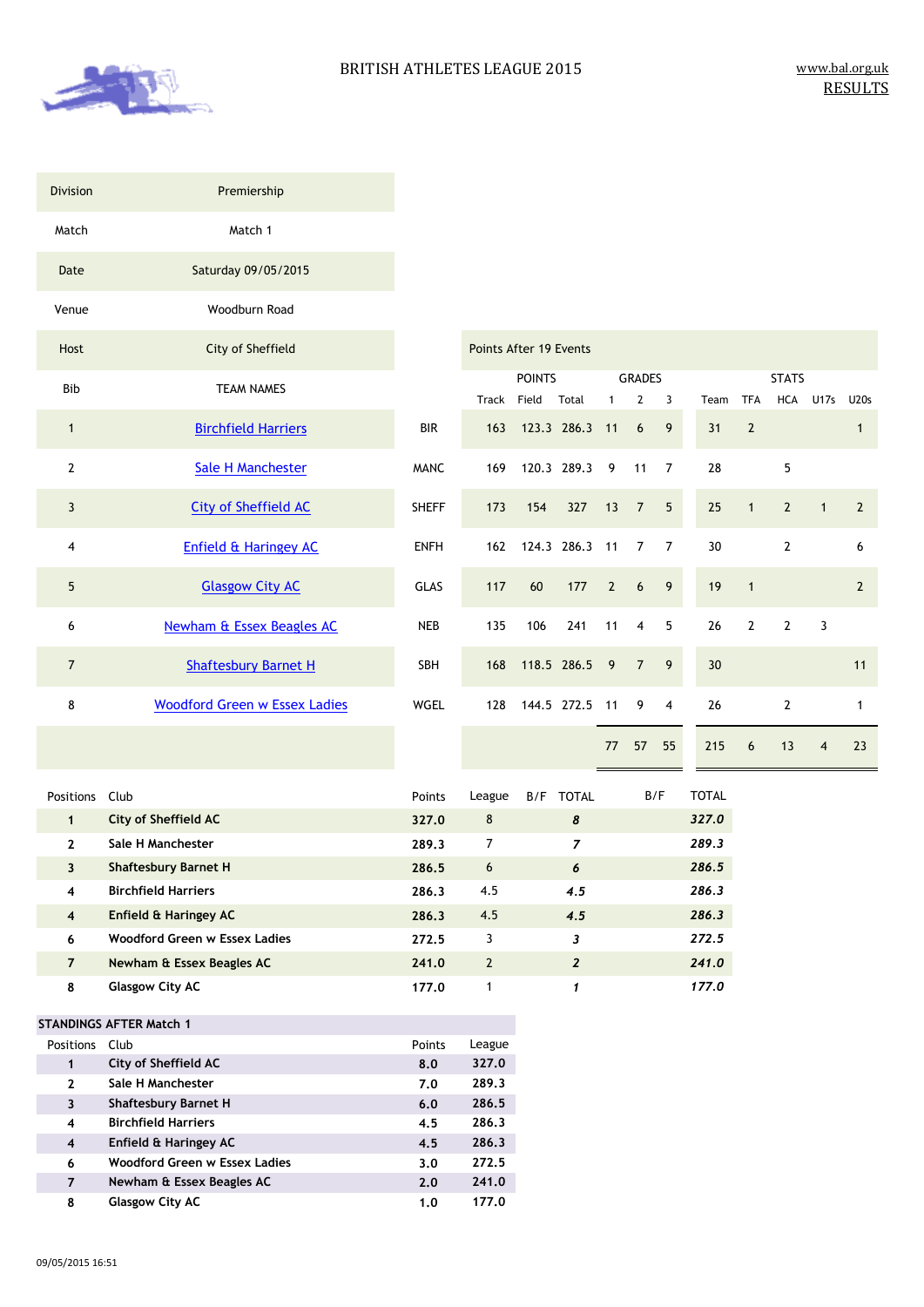

# BRITISH ATHLETES LEAGUE 2015 Track RESULTS

| T1           |              | 400m H 'A'                |              |                   |                | T1             |          | 400m H 'B'               |              |                   |                |
|--------------|--------------|---------------------------|--------------|-------------------|----------------|----------------|----------|--------------------------|--------------|-------------------|----------------|
| Posn         |              | Bib Athlete               | Club         | Perf              | Gr             | Posn           |          | Bib Athlete              | Club         | Perf              | Gr             |
| $\mathbf{1}$ | 1            | <b>BYRNE Paul</b>         | <b>BIR</b>   | 52.09             | $\mathbf{1}$   | 1              | 55       | <b>HENDERSON Connor</b>  | <b>GLAS</b>  | 54.61             | 3              |
| 2            | 2            | <b>SUMNER Matthew</b>     | <b>MANC</b>  | 52.29             | 1              | 2              | 44       | <b>HAMILTON Matt</b>     | <b>ENFH</b>  | 54.98             | 3              |
| 3            | 5            | <b>MARTIN David</b>       | <b>GLAS</b>  | 52.32             | 1              | 3              | 33       | <b>GARRETT Steve</b>     | <b>SHEFF</b> | 55.40             | 3              |
| 4            | 8            | <b>DYER EWAN</b>          | WGEL         | 52.60             | $\overline{2}$ | 4              | 11       | <b>MOREBY Luke</b>       | BIR          | 56.08             | 3              |
| 5            | 3            | <b>FAULKNER Andrew</b>    | <b>SHEFF</b> | 52.64             | $\overline{2}$ | 5              | 22       | <b>ROUGHNEEN Callum</b>  | <b>MANC</b>  | 62.19             |                |
| 6            | 6            | <b>THOMPSON Lennox</b>    | <b>NEB</b>   | 53.87             | $\overline{2}$ | 6              | 77       | <b>CUNNINGHAM Mark</b>   | SBH          | 64.36             |                |
| 7            | 4            | LODOWSKI Jonathon         | <b>ENFH</b>  | 54.97             | 3              | 7              | 88       | <b>BEEDELL TOM</b>       | WGEL         | 64.36             |                |
| 8            | 7            | <b>CAREY Thomas</b>       | <b>SBH</b>   | 57.57             |                | 8              | 66       | <b>RIAL Will</b>         | <b>NEB</b>   | <b>DNS</b>        |                |
|              |              |                           |              |                   |                |                |          |                          |              |                   |                |
| T2           | 800m 'A'     |                           |              |                   |                | T2             | 800m 'B' |                          |              |                   |                |
| Posn         |              | Bib Athlete               | Club         | Perf              | Gr             | Posn           |          | Bib Athlete              | Club         | Perf              | Gr             |
| $\mathbf{1}$ | $\mathbf{1}$ | <b>HALLIS Jack</b>        | BIR          | 01:53.27          | $\overline{2}$ | $\mathbf{1}$   | 66       | <b>CLUTTERBUCK Dale</b>  | <b>NEB</b>   | 01:51.78          | $\mathbf{2}$   |
| 2            | 8            | <b>WAKE NATHAN</b>        | WGEL         | 01:53.84          | $\overline{2}$ | $\overline{2}$ | 22       | <b>PROCTOR Dave</b>      | <b>MANC</b>  | 01:53.17          | $\overline{2}$ |
| 3            | 7            | <b>WHITEMAN Anthony</b>   | <b>SBH</b>   | 01:53.93          | 3              | 3              | 77       | ROCHFORD Ben             | SBH          | 01:54.09          | 3              |
| 4            | 5            | <b>MACLEOD Donald</b>     | <b>GLAS</b>  | 01:54.16          | 3              | 4              | 33       | LANCASTER Joe            | <b>SHEFF</b> | 01:54.76          | 3              |
| 5            | 4            | <b>PYE Tom</b>            | <b>ENFH</b>  | 01:54.27          | 3              | 5              | 44       | <b>PALMER Shaka</b>      | <b>ENFH</b>  | 01:55.97          | 3              |
| 6            | 3            | <b>BOWSER Matthew</b>     | <b>SHEFF</b> | 01:55.25          | 3              | 6              | 55       | <b>HAYES Martin</b>      | <b>GLAS</b>  | 01:56.59          | 3              |
| 7            | 6            | Lewis Rhys                | <b>NEB</b>   | 01:55.49          | 3              | 7              | 11       | <b>STROUD Robert</b>     | <b>BIR</b>   | 01:57.39          | 3              |
| 8            | 2            | <b>OGUNTAYO Josh</b>      | <b>MANC</b>  | 01:57.24          | 3              | 8              | 88       | <b>MANSOUR OMAR</b>      | WGEL         | 01:59.32          | 3              |
|              |              |                           |              |                   |                |                |          |                          |              |                   |                |
| T3           | 100m 'A'     |                           |              | Wind = $+1.5$ m/s |                | T3             | 100m 'B' |                          |              | Wind = $+1.3$ m/s |                |
| Posn         |              | Bib Athlete               | Club         | Perf              | Gr             | Posn           |          | Bib Athlete              | Club         | Perf              | Gr             |
| 1            | 7            | <b>EDOBURUN Ojie</b>      | <b>SBH</b>   | 10.34             | $\mathbf{1}$   | $\mathbf{1}$   | 33       | <b>GARDINER Daniel</b>   | <b>SHEFF</b> | 10.72             | 1              |
| 2            | 1            | <b>REID Leon</b>          | BIR          | 10.43             | $\mathbf{1}$   | 2              | 44       | <b>WILLIAMS Kyron</b>    | <b>ENFH</b>  | 10.79             | 1              |
| 3            | 3            | <b>WRIGHT Andre</b>       | <b>SHEFF</b> | 10.66             | $\mathbf{1}$   | 3              | 22       | <b>HAMEED Umar</b>       | <b>MANC</b>  | 10.88             | 2              |
| 4            | 4            | <b>SMITH Ramone</b>       | <b>ENFH</b>  | 10.67             | $\mathbf{1}$   | 4              | 77       | <b>MATTHEW Gerald</b>    | SBH          | 10.91             | $\overline{2}$ |
| 5            | 2            | <b>ODUJOBI Gabriel</b>    | <b>MANC</b>  | 10.71             | 1              | 5              | 88       | <b>HAMILTON JERMAINE</b> | WGEL         | 10.94             | 2              |
| 6            | 6            | <b>STEPHENS Emmanuel</b>  | <b>NEB</b>   | 10.72             | 1              | 6              | 11       | <b>LAWRENCE Jack</b>     | BIR          | 11.04             | 3              |
| 7            | 8            | ABIODUN OMOLOLU           | WGEL         | 10.78             | 1              | 7              | 55       | <b>BRYSON Zach</b>       | <b>GLAS</b>  | 11.17             |                |
| 8            | 5            | <b>TONER Shaun</b>        | <b>GLAS</b>  | 11.33             |                | 8              | 66       | <b>HEMOH Abass</b>       | <b>NEB</b>   | 11.28             |                |
|              |              |                           |              |                   |                |                |          |                          |              |                   |                |
| T4           |              | 3000m S/Chase 'A'         |              |                   |                | T4             |          | 3000m S/Chase 'B'        |              |                   |                |
| Posn         |              | Bib Athlete               | Club         | Perf              | Gr             | Posn           |          | Bib Athlete              | Club         | Perf              | Gr             |
| 1            | 5            | <b>OATES Lachlan</b>      | <b>GLAS</b>  | 09:07.82          | $\overline{2}$ | $\mathbf{1}$   | 4        | <b>MYCROFT William</b>   | <b>ENFH</b>  | 09:23.15          | $\mathbf{2}$   |
| 2            | 7            | <b>WATTS Glen</b>         | <b>SBH</b>   | 09:12.61          | $\overline{2}$ | 2              |          | 22 BAILEY James          | <b>MANC</b>  | 09:25.33          | $\overline{2}$ |
| 3            |              | 44 NAGY Ben               | <b>ENFH</b>  | 09:20.08          | $\overline{2}$ | 3              |          | 55 DEASON Michael        | <b>GLAS</b>  | 09:28.81          | 2              |
| 4            |              | 2 OWENS Dan               | <b>MANC</b>  | 09:21.88          | $2^{\circ}$    | 4              |          | 77 MCGUIGAN Dalton       | SBH          | 09:38.55          | 3              |
| 5            |              | 88 PLIBERSEK TOMAS        | WGEL         | 09:22.48          | 2              | 5              |          | 11 HARDY Nick            | BIR          | 09:56.82          |                |
| 6            | 1            | <b>GORRINGE Johnathon</b> | BIR          | 09:36.30          | 3              | 6              | 8        | MCKINLAY RYAN            | WGEL         | 10:02.55          |                |
| 7            | 6            | RIAL Will                 | NEB          | 10:03.80          |                | 7              |          |                          |              |                   |                |
| 8            |              |                           |              |                   |                | 8              |          |                          |              |                   |                |
|              |              |                           |              |                   |                |                |          |                          |              |                   |                |
| T5           |              | <u>110m H 'A'</u>         |              | Wind = $+0.6$ m/s |                | T5             |          | <u>110m H 'B'</u>        |              | Wind = $+0.0$ M/S |                |
| Posn         |              | Bib Athlete               | Club         | Perf              | Gr             | Posn           |          | Bib Athlete              | Club         | Perf              | Gr             |
| $\mathbf{1}$ | 2            | <b>KING David</b>         | <b>MANC</b>  | 14.11             | $\mathbf{1}$   | 1              |          | 66 AL-AMEEN Alex         | NEB          | 13.97             | 1              |
| 2            | 4            | RILEY-LABORDE Khai        | ENFH         | 14.40             | 2              | 2              |          | 22 GAYLE Nicholas        | <b>MANC</b>  | 13.99             | 1              |
| 3            | 3            | <b>RAMSEY Liam</b>        | <b>SHEFF</b> | 14.54             | 2              | 3              |          | 11 PORTER Jake           | BIR          | 14.29             | $\mathbf{1}$   |
| 4            | 6            | <b>FRANKIS Gianni</b>     | NEB          | 15.36             | 3              | 4              |          | 33 LANE John             | <b>SHEFF</b> | 14.92             | 3              |
| 5            | 7            | <b>WILSON Ashley</b>      | SBH          | 15.44             | 3              | 5              |          | 44 BARRETT Patrick       | ENFH         | 15.69             |                |
| 6            | 8            | PLIBERSEK TOMAS           | WGEL         | 25.14             |                | 6              |          | 88 MCKINLAY RYAN         | WGEL         | 21.93             |                |
| 7            | 5            | <b>KELLY Neale</b>        | GLAS         | DNF               |                | 7              |          | 77 CAREY Thomas          | SBH          | DQ                |                |
| 8            | 1            | OKORO Edirin              | BIR          | DQ                |                | 8              |          |                          |              |                   |                |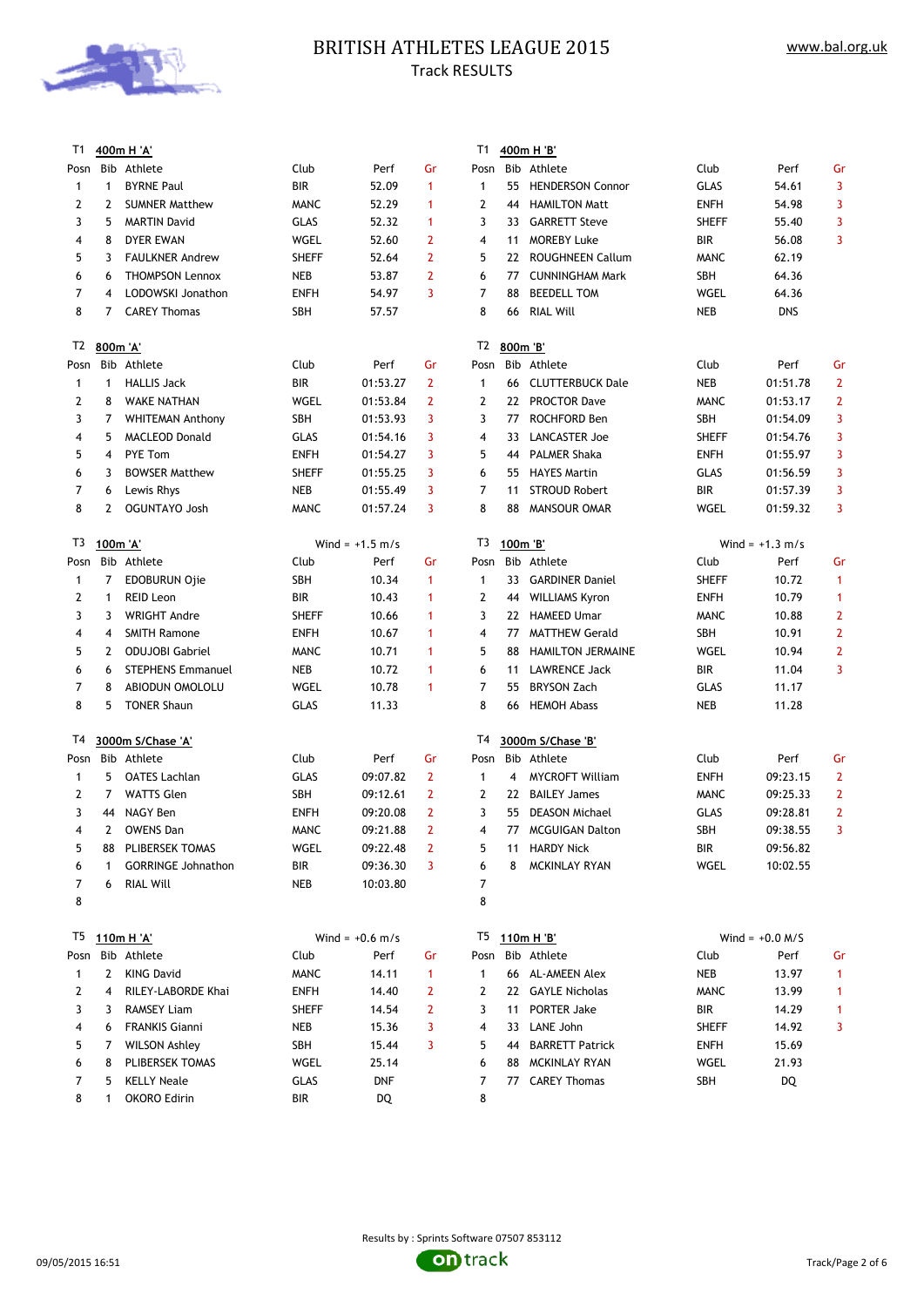

# BRITISH ATHLETES LEAGUE 2015 Track RESULTS

| T6           | 400m 'A'       |                           |              |                   |                | T6                      | 400m 'B'       |                          |              |               |                |
|--------------|----------------|---------------------------|--------------|-------------------|----------------|-------------------------|----------------|--------------------------|--------------|---------------|----------------|
| Posn         |                | Bib Athlete               | Club         | Perf              | Gr             | Posn                    |                | Bib Athlete              | Club         | Perf          | Gr             |
| $\mathbf{1}$ | 6              | YOUSIF Rabah              | <b>NEB</b>   | 45.83             | $\mathbf{1}$   | $\mathbf{1}$            | 11             | OKORO Efe                | <b>BIR</b>   | 47.74         | $\mathbf{1}$   |
| 2            | 8              | AWDE DAN                  | WGEL         | 46.62             | $\mathbf{1}$   | $\overline{2}$          | 22             | <b>ASONG Clovis</b>      | <b>MANC</b>  | 48.45         | $\mathbf{1}$   |
| 3            | $\mathbf{1}$   | <b>RUTTER Elliott</b>     | BIR          | 46.97             | $\mathbf{1}$   | 3                       | 77             | LANGFORD Kyle            | <b>SBH</b>   | 49.64         | 3              |
| 4            | 3              | <b>PLENDERLEITH Grant</b> | <b>SHEFF</b> | 47.04             | 1              | $\overline{4}$          | 44             | <b>SKEE Michael</b>      | <b>ENFH</b>  | 50.11         | 3              |
| 5            | 4              | <b>MORGAN Farren</b>      | <b>ENFH</b>  | 47.96             | $\mathbf{1}$   | 5                       | 55             | <b>HENDERSON Connor</b>  | <b>GLAS</b>  | 50.72         |                |
| 6            | 5              | <b>MARTIN David</b>       | <b>GLAS</b>  | 48.74             | $\overline{2}$ | 6                       | 33             | <b>GARRETT Steve</b>     | <b>SHEFF</b> | 51.42         |                |
| 7            | $\overline{7}$ | <b>PERSENT Louis</b>      | SBH          | 48.81             | $\overline{2}$ | $\overline{7}$          | 66             | <b>NUTAKOR Victor</b>    | <b>NEB</b>   | 51.49         |                |
| 8            | $\overline{2}$ | <b>ROUGHNEEN Callum</b>   | <b>MANC</b>  | 48.84             | $\overline{2}$ | 8                       | 88             | <b>DURU JUSTIN</b>       | WGEL         | 52.22         |                |
| T7           |                | 1500m 'A'                 |              |                   |                | T7                      |                | 1500m 'B'                |              |               |                |
| Posn         |                | Bib Athlete               | Club         | Perf              | Gr             | Posn                    |                | Bib Athlete              | Club         | Perf          | Gr             |
| 1            | 66             | <b>CLUTTERBUCK Dale</b>   | <b>NEB</b>   | 03:51.45          | $\overline{2}$ | $\mathbf{1}$            | 6              | <b>TRIGWELL Josh</b>     | <b>NEB</b>   | 03:55.76      | 3              |
| 2            | 4              | <b>PIERCE Eoin</b>        | <b>ENFH</b>  | 03:52.68          | $\overline{2}$ | $\overline{2}$          | 33             | <b>REED Nathan</b>       | <b>SHEFF</b> | 03:58.25      | 3              |
| 3            | 3              | <b>GORMLEY James</b>      | <b>SHEFF</b> | 03:52.94          | $\overline{2}$ | 3                       | 55             | <b>WALPOLE Owen</b>      | <b>GLAS</b>  | 03:59.86      |                |
| 4            | 7              | <b>WHITEMAN Anthony</b>   | SBH          | 03:53.22          | $\overline{2}$ | $\overline{\mathbf{4}}$ | 11             | <b>GRANT Rory</b>        | <b>BIR</b>   | 04:00.60      |                |
| 5            | 5              | <b>DOREY Elliott</b>      | <b>GLAS</b>  | 03:54.38          | 3              | 5                       | 77             | <b>KELSEY Billy</b>      | SBH          | 04:03.61      |                |
| 6            | $\mathbf{1}$   | <b>HALLIS Jack</b>        | <b>BIR</b>   | 03:55.33          | 3              | 6                       | 88             | <b>MANSOUR OMAR</b>      | WGEL         | 04:04.76      |                |
| 7            | 8              | <b>STOCKINGS JAMES</b>    | WGEL         | 03:59.07          | 3              | $\overline{7}$          | 44             | <b>ASGODOM Paulos</b>    | ENFH         | 04:04.99      |                |
| 8            | $\mathbf{2}$   | <b>SAMUELS Nick</b>       | <b>MANC</b>  | 04:02.36          |                | 8                       | 22             | <b>BAILEY James</b>      | <b>MANC</b>  | 04:33.10      |                |
| T8           | 200m 'A'       |                           |              | Wind = $+1.3$ m/s |                | T8                      | 200m 'B'       |                          |              | Wind = $+0.7$ |                |
| Posn         |                | Bib Athlete               | Club         | Perf              | Gr             | Posn                    |                | Bib Athlete              | Club         | Perf          | Gr             |
| $\mathbf{1}$ | $\mathbf{1}$   | <b>REID Leon</b>          | <b>BIR</b>   | 20.67             | $\mathbf{1}$   | $\mathbf{1}$            | 77             | <b>RAMDHAN Tommy</b>     | SBH          | 21.15         | $\mathbf{1}$   |
| 2            | $\mathbf{2}$   | <b>EVANS Rory</b>         | <b>MANC</b>  | 20.86             | 1              | $\mathbf{2}$            | 44             | <b>STEWART Nick</b>      | <b>ENFH</b>  | 21.53         | $\mathbf{1}$   |
| 3            | 7              | <b>INFANTINO Antonio</b>  | SBH          | 20.93             | $\mathbf{1}$   | 3                       | 33             | <b>BURN Tim</b>          | <b>SHEFF</b> | 21.67         | $\mathbf{1}$   |
| 4            | 3              | <b>WRIGHT Andre</b>       | <b>SHEFF</b> | 21.34             | 1              | $\overline{4}$          | 88             | <b>HAMILTON JERMAINE</b> | WGEL         | 21.75         | $\overline{2}$ |
| 5            | 8              | ABIODUN OMOLOLU           | WGEL         | 21.42             | $\mathbf{1}$   | 5                       | 11             | <b>SHAND Peter</b>       | <b>BIR</b>   | 21.92         | $\overline{2}$ |
| 6            | 5              | <b>BRYSON Zach</b>        | <b>GLAS</b>  | 21.75             | $\overline{2}$ | 6                       | 22             | ADEMUYEWO Debo           | <b>MANC</b>  | 21.97         | $\overline{2}$ |
| 7            | 4              | <b>WILLIAMS Kyron</b>     | <b>ENFH</b>  | 21.77             | $\overline{2}$ | $\overline{7}$          | 55             | <b>TONER Shaun</b>       | <b>GLAS</b>  | 22.24         | 3              |
| 8            | 6              | <b>STEPHENS Emmanuel</b>  | <b>NEB</b>   | 22.03             | $\overline{2}$ | 8                       | 66             | <b>THOMPSON Lennox</b>   | NEB          | 22.36         | $\overline{3}$ |
| T9           |                | 3000m 'A'                 |              |                   |                | T9                      |                | 3000m 'B'                |              |               |                |
| Posn         | Bib            | Athlete                   | Club         | Perf              | Gr             | Posn                    |                | Bib Athlete              | Club         | Perf          | Gr             |
| 1            | 6              | <b>BADDICK Frank</b>      | <b>NEB</b>   | 08:15.60          | $\mathbf{1}$   | $\mathbf{1}$            | 33             | <b>HARDMAN Carl</b>      | <b>SHEFF</b> | 08:24.54      | $\overline{2}$ |
| 2            | 3              | <b>BOWSER Matthew</b>     | <b>SHEFF</b> | 08:16.07          | $\mathbf{1}$   | $\overline{2}$          | 77             | <b>WATTS Daniel</b>      | SBH          | 08:41.27      | 3              |
| 3            | 8              | SHEPHERD ED               | WGEL         | 08:19.28          | $\mathbf{1}$   | 3                       | $\overline{4}$ | CHRISTOFOROU Michael     | <b>ENFH</b>  | 08:43.95      | $\overline{3}$ |
| 4            | $\overline{2}$ | <b>PROCTOR Dave</b>       | <b>MANC</b>  | 08:23.27          | $\overline{2}$ | 4                       | 55             | <b>DEASON Michael</b>    | <b>GLAS</b>  | 08:47.46      |                |
| 5            | $\overline{7}$ | <b>GOODMAN Richard</b>    | SBH          | 08:26.53          | $\overline{2}$ | 5                       | $\mathbf{1}$   | PEAT Andy                | BIR          | 08:50.74      |                |
| 6            | 44             | <b>ASGODOM Petros</b>     | <b>ENFH</b>  | 08:37.96          | 3              | 6                       | 22             | <b>NORMAN Dave</b>       | <b>MANC</b>  | 08:55.24      |                |
| 7            | 5              | <b>OATES Lachlan</b>      | <b>GLAS</b>  | 08:40.80          | 3              | $\overline{7}$          | 66             | <b>SHEEHAN Niall</b>     | <b>NEB</b>   | 09:08.87      |                |
| 8            | 11             | AL-LATHAA Yousf           | <b>BIR</b>   | 08:46.39          |                | 8                       | 88             | <b>BEEDELL TOM</b>       | WGEL         | 09:22.42      |                |
|              |                |                           |              |                   |                |                         |                |                          |              |               |                |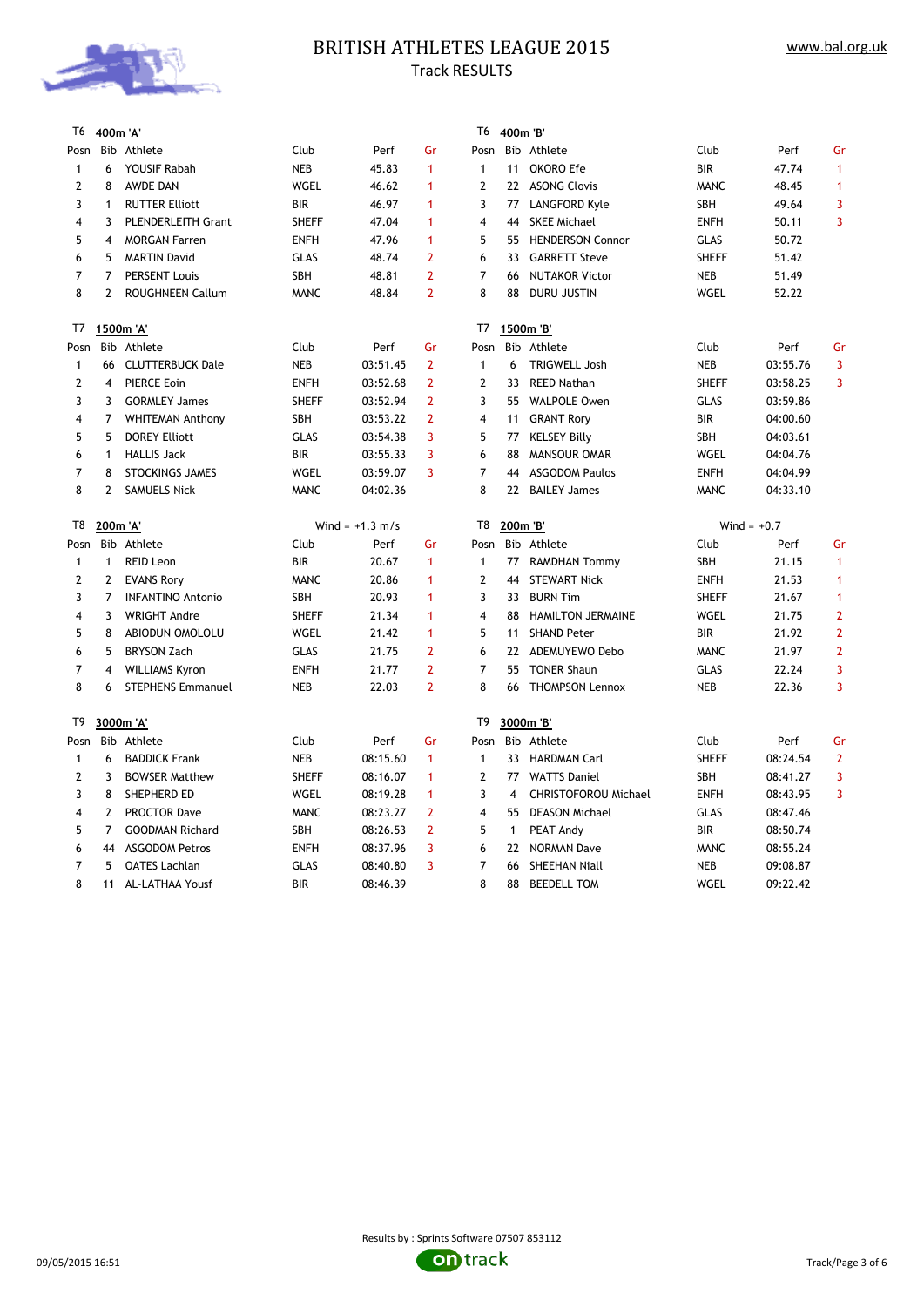

# BRITISH ATHLETES LEAGUE 2015 Track RESULTS

| RELAYS |  |
|--------|--|
|--------|--|

#### T10 **4 x 100m Relay**

| Posn         | Bib            |                               |                          |                                 |                         |                                  |                           |                                    |              | Perf     |           |
|--------------|----------------|-------------------------------|--------------------------|---------------------------------|-------------------------|----------------------------------|---------------------------|------------------------------------|--------------|----------|-----------|
| $\mathbf{1}$ | 8              | Dewar Joseph                  | ABIODUN OMOLOLU          |                                 |                         |                                  |                           | HAMILTON JERMAINE AWDE DAN         | <b>WGEL</b>  | 40.62    |           |
| 2            | $\overline{2}$ | <b>ODUJOBI Gabriel</b>        | <b>CROWLEY Aaron</b>     |                                 |                         | ADEMUYEWO Debo                   |                           | <b>EVANS Rory</b>                  | <b>MANC</b>  | 40.65    |           |
| 3            | $\overline{7}$ | <b>INFANTINO Antonio</b>      | <b>MATTHEW Gerald</b>    |                                 | <b>RAMDHAN Tommy</b>    |                                  | <b>EDOBURUN Ojie</b>      | SBH                                | 41.24        |          |           |
| 4            | 3              | <b>GARDINER Daniel</b>        | <b>BURN Tim</b>          |                                 |                         | LANE John                        |                           | <b>WRIGHT Andre</b>                | <b>SHEFF</b> | 41.28    |           |
| 5            | $\mathbf{1}$   | <b>PORTER Jake</b>            | <b>REID Leon</b>         |                                 |                         | WALKER-KHAN Dannis LAWRENCE Jack |                           |                                    | <b>BIR</b>   | 41.37    |           |
| 6            | 4              | <b>BARTON-ELLINGTON Omari</b> | <b>WILLIAMS Kyron</b>    |                                 | <b>STEWART Nick</b>     |                                  |                           | <b>SMITH Ramone</b>                | <b>ENFH</b>  | 41.38    |           |
| 7            | 6              | <b>AL-AMEEN Alex</b>          | <b>STEPHENS Emmanuel</b> |                                 | <b>HEMOH Abass</b>      |                                  |                           | <b>FRANKIS Gianni</b>              | <b>NEB</b>   | 42.22    |           |
| 8            | 5              | <b>JEFFS Ross</b>             | <b>BRYSON Zach</b>       |                                 | <b>TONER Shaun</b>      |                                  |                           | Martin David J                     | <b>GLAS</b>  | 43.23    |           |
|              |                | T11 4 x 400m Relay            |                          |                                 |                         |                                  |                           |                                    |              |          | <b>LR</b> |
| Posn         | Bib            |                               |                          |                                 |                         |                                  |                           |                                    |              | Perf     |           |
| 1            | $\mathbf{1}$   | OKORO Efe                     |                          | HUDSON-SMITH Mathew KOUMI Sadam |                         |                                  |                           | <b>RUTTER Elliott</b>              | <b>BIR</b>   | 03:07.31 |           |
| 2            | 3              | <b>BURN Tim</b>               | LANE John                | <b>WRIGHT Andre</b>             |                         |                                  | <b>PLENDERLEITH Grant</b> | <b>SHEFF</b>                       | 03:13.85     |          |           |
| 3            | $\overline{2}$ | ADEMUYEWO Debo                | <b>CROWLEY Aaron</b>     |                                 | <b>ROUGHNEEN Callum</b> |                                  | <b>SUMNER Matthew</b>     | <b>MANC</b>                        | 03:15.60     |          |           |
| 4            | $\overline{7}$ | <b>PERSENT Louis</b>          | <b>WHITEMAN Anthony</b>  |                                 | ROCHFORD Ben            |                                  | LANGFORD Kyle             | SBH                                | 03:16.14     |          |           |
| 5            | 4              | <b>MORGAN Farren</b>          | <b>CORBIN Darren</b>     | <b>HAMILTON Matt</b>            |                         |                                  | <b>SKEE Michael</b>       | <b>ENFH</b>                        | 03:16.69     |          |           |
| 6            | 8              | <b>DYER EWAN</b>              | <b>AWDE DAN</b>          |                                 |                         | <b>MCKINLAY RYAN</b>             |                           | <b>WAKE NATHAN</b>                 | WGEL         | 03:17.61 |           |
| 7            | 5              | <b>MARTIN David</b>           |                          | <b>HENDERSON Connor</b>         |                         | <b>MACLEOD Donald</b>            |                           | <b>DOREY Elliott</b>               | <b>GLAS</b>  | 03:19.27 |           |
| 8            | 6              | <b>SOSANYA Emmanuel</b>       |                          | <b>NUTAKOR Victor</b>           |                         |                                  |                           | OKU-AMPOFO Michael THOMPSON Lennox | <b>NEB</b>   | 03:42.57 |           |
|              | T12 100m N/S   |                               | $Wind =$                 | T12 100m N/S                    |                         |                                  |                           | $Wind =$                           |              |          |           |
| Posn         |                | Bib Athlete                   | Club                     | Perf                            | Gr                      | Posn                             |                           | Bib Athlete                        | Club         | Perf     | Gr        |
| $\mathbf{1}$ | 3              | Tim Burn                      | Shef                     | 11.03                           | 3                       | $\mathbf{1}$                     | 33                        | Andre Wright                       | Shef         | 10.76    |           |
| 2            | 8              | Justin Duru                   | <b>WGE</b>               | 11.09                           | 3                       | $\overline{2}$                   | 44                        | Omari Barton-Ellington             | E&H          | 10.85    |           |
| 3            | $\mathbf{1}$   | Yannick Phippen               | Bir                      | 11.09                           | 3                       | 3                                | $\overline{2}$            | <b>Umar Hameed</b>                 | Man          | 10.85    |           |
| 4            | 7              | Andrew Amoah                  | <b>SBH</b>               | 11.16                           |                         | $\overline{\mathbf{4}}$          | $\overline{3}$            | John Lane                          | Shef         | 10.98    |           |
| 5            | 11             | Effi Okoro                    | Bir                      | 11.29                           |                         | 5                                |                           | 22 Nick Gayle                      | Man          | 11.07    |           |
| 6            |                |                               |                          |                                 |                         | 6                                | 6                         | <b>Emmanuel Sosanya</b>            | <b>NEB</b>   | 11.59    |           |
|              |                | Long Jump                     |                          |                                 |                         |                                  |                           | Long Jump (Legal Bests)            |              |          |           |
|              |                | Jacob Fincham-Dukes           | Leeds                    | 7.03                            | $+3.2$                  |                                  |                           | David J Martin                     | Glas         | 6.99     | $-0.3$    |
|              |                | Reynold Banigo                | Leeds                    | 7.00                            | $+2.6$                  |                                  |                           | Eusabio Dasilva                    | <b>NEB</b>   | 6.92     | $-0.4$    |
|              |                |                               |                          |                                 |                         |                                  |                           | Lawrence Davis                     | <b>ENH</b>   | 5.90     | $+1.6$    |
|              |                | <b>Discus</b>                 |                          |                                 |                         |                                  |                           | Myles Durant Sutherland            | Bir          | 5.96     | $-1.00$   |
|              |                | <b>Ben Gregory</b>            | Bir                      | 38.88                           |                         |                                  |                           | Ross Jeffs                         | Glas         | 6.73     | $+1.2$    |
|              |                | Triple Jump (legal bests)     |                          |                                 |                         |                                  |                           |                                    |              |          |           |
|              |                | Daniel Lewis                  | SHB                      | 14.96                           | $-0.3$                  |                                  |                           |                                    |              |          |           |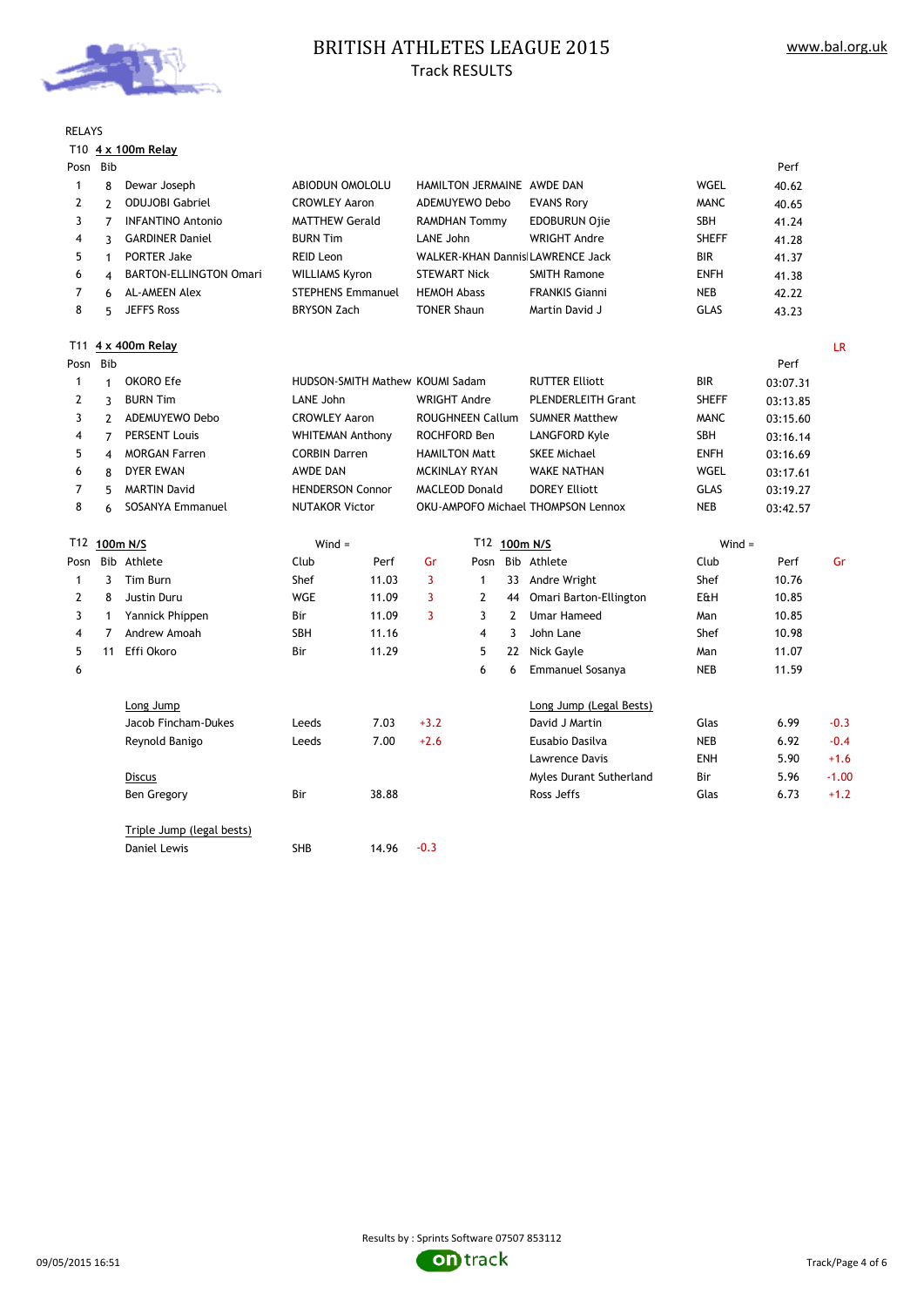

### BRITISH ATHLETES LEAGUE 2015 Field RESULTS

| F1             |              | Hammer 'A'                   |              |       |        |                | F <sub>1</sub> |    | Hammer 'B'                     |              |       |        |                |
|----------------|--------------|------------------------------|--------------|-------|--------|----------------|----------------|----|--------------------------------|--------------|-------|--------|----------------|
| Posn           |              | Bib Athlete                  | Club         | Perf  |        | Gr             | Posn           |    | Bib Athlete                    | Club         | Perf  |        | Gr             |
| $\mathbf{1}$   | 8            | DRY MARK                     | WGEL         | 70.60 |        | 1              | 1              | 88 | <b>FROST ANDY</b>              | WGEL         | 65.74 |        | 1              |
| 2              | 6            | <b>STETHELAKOS Kostas</b>    | <b>NEB</b>   | 67.20 |        | 1              | 2              | 11 | <b>SHORTHOUSE Chris</b>        | <b>BIR</b>   | 63.16 |        | 1              |
| 3              | 2            | SMITH Alex                   | <b>MANC</b>  | 66.32 |        | 1              | 3              | 66 | <b>WARNER Alex</b>             | <b>NEB</b>   | 60.78 |        | 1              |
| 4              | 1            | <b>BEDFORD James</b>         | <b>BIR</b>   | 64.22 |        | 1              | 4              | 33 | Wood Joe                       | <b>SHEFF</b> | 39.02 |        |                |
| 5              | 77           | <b>ELKINS Andrew</b>         | SBH          | 54.13 |        | $\overline{2}$ | 5              | 7  | TAYLOR-OUTRIDGE Sam            | SBH          | 35.25 |        |                |
| 6              | 3            | <b>BRINDLEY Sean</b>         | <b>SHEFF</b> | 41.31 |        |                | 6              | 55 | <b>PAPARAKIS Alexandros</b>    | GLAS         | 33.56 |        |                |
| 7              | 5            | <b>OKANE Sam</b>             | GLAS         | 35.90 |        |                | 7              |    |                                |              |       |        |                |
| 8              | 4            | <b>BURWOOD Jake</b>          | <b>ENFH</b>  | 23.02 |        |                | 8              |    |                                |              |       |        |                |
| F <sub>2</sub> |              | Long Jump 'A'                |              |       | Wind   |                | F2             |    | Long Jump 'B'                  |              |       | Wind   |                |
| Posn           |              | Bib Athlete                  | Club         | Perf  |        | Gr             | Posn           |    | Bib Athlete                    | Club         | Perf  |        | Gr             |
| 1              | 3            | <b>GARDINER Daniel</b>       | <b>SHEFF</b> | 7.52  | $-0.5$ | 1              | 1              |    | 33 RAMSEY Liam                 | <b>SHEFF</b> | 7.22  | $+1.6$ | 1              |
| 2              | 1            | <b>SAYERS Feron</b>          | <b>BIR</b>   | 7.30  | $-0.3$ | 1              | 2              | 55 | <b>JEFFS Ross</b>              | GLAS         | 6.88  | $+2.4$ | $\overline{2}$ |
| 3              | 6            | DA SILVA Eusebio             | NEB          | 7.07  | $+3.2$ | 1              | 3              | 7  | FOX Nathan                     | SBH          | 6.69  | $+1.0$ | 3              |
| 4              | 5            | Martin David J               | GLAS         | 7.04  | $+2.4$ | 1              | 4              | 11 | <b>DURANT-SUTHERLAND Miles</b> | <b>BIR</b>   | 6.68  | $+3.0$ | 3              |
| 5              | 77           | LEWIS Daniel                 | SBH          | 7.01  | $+3.3$ | 1              | 5              | 66 | OKU-AMPOFO Michael             | <b>NEB</b>   | 6.42  | $+0.7$ |                |
| 6              | 2            | <b>BURGESS Andrew</b>        | <b>MANC</b>  | 6.67  | $+1.5$ | 3              | 6              | 22 | <b>FERRYMAN Jonathan</b>       | <b>MANC</b>  | 6.01  | $-0.1$ |                |
| 7              | 8            | STAMP ADRIAN                 | WGEL         | 6.16  | $+0.7$ |                | 7              | 4  | <b>FANUTZA-DAVIES Lawrence</b> | <b>ENFH</b>  | 5.96  | $+2.4$ |                |
| 8              | 44           | <b>BARRETT Patrick</b>       | <b>ENFH</b>  | 6.01  | $+1.6$ |                | 8              | 88 | TSHIRELETSO THALASONG          | WGEL         | 4.85  | $+1.6$ |                |
| F3             |              | Pole Vault 'A'               |              |       |        |                | F3             |    | Pole Vault 'B'                 |              |       |        |                |
| Posn           |              | Bib Athlete                  | Club         | Perf  |        | Gr             | Posn           |    | Bib Athlete                    | Club         | Perf  |        | Gr             |
| $\mathbf{1}$   |              | 33 HAGUE Adam                | <b>SHEFF</b> | 4.80  |        | 1              | 1              | 3  | <b>CUTTS Luke</b>              | <b>SHEFF</b> | 4.60  |        | $\overline{2}$ |
| 2              | 8            | <b>GARDNER DAN</b>           | WGEL         | 4.80  |        | 1              | $2 =$          | 4  | <b>GARDNER Nathan</b>          | <b>ENFH</b>  | 4.40  |        | $\overline{2}$ |
| 3              | $\mathbf{1}$ | PHIPPS Jack                  | <b>BIR</b>   | 4.60  |        | 2              | $2 =$          | 11 | <b>GREGORY Ben</b>             | <b>BIR</b>   | 4.40  |        | $\overline{2}$ |
| 4              |              | 22 CULLEN Matt               | <b>MANC</b>  | 4.60  |        | 2              | 4              | 2  | <b>ANDREW Jack</b>             | <b>MANC</b>  | 4.20  |        | 3              |
| 5              | 44           | <b>ROTTIER Tom</b>           | <b>ENFH</b>  | 4.40  |        | 2              | 5              | 6  | <b>KINGMAN Robert</b>          | <b>NEB</b>   | 3.80  |        |                |
| 6              | 66           | GERMAIN Jahmal               | NEB          | 4.00  |        | 3              | 6=             | 77 | <b>CUNNINGHAM Mark</b>         | SBH          | 2.20  |        |                |
| 7              |              | 7 WALSH Ethan                | SBH          | 3.60  |        |                | 6=             | 88 | AWDE CHRIS                     | WGEL         | 2.20  |        |                |
|                |              |                              |              |       |        |                |                |    |                                |              |       |        |                |
| F4             |              | High Jump 'A'                |              |       |        |                | F4             |    | High Jump 'B'                  |              |       |        |                |
| Posn           |              | Bib Athlete                  | Club         | Perf  |        | Gr             | Posn           |    | Bib Athlete                    | Club         | Perf  |        | Gr             |
| $\mathbf{1}$   | 2            | <b>BAKER Chris</b>           | <b>MANC</b>  | 2.18  |        | 1              | 1              | 88 | LOCHANS JACK                   | WGEL         | 1.95  |        | 2              |
| 2              | 6            | BROOM-EDWARDS Jonathon       | <b>NEB</b>   | 2.15  |        | 1              | 2              | 7  | FOX Nathan                     | SBH          | 1.90  |        | 3              |
| 3              | 8            | <b>WOLSKI ROBERT</b>         | WGEL         | 2.10  |        | 1              | 3              |    | 33 RAMSEY Liam                 | <b>SHEFF</b> | 1.80  |        |                |
| 4              |              | 4 GRIMSEY William            | <b>ENFH</b>  | 2.10  |        |                | $4 ==$         |    | 22 ANDREW Jack                 | <b>MANC</b>  | 1.75  |        |                |
| 5              |              | 77 COWARD Akin               | SBH          | 1.95  |        | $\overline{2}$ | 4==            |    | 11 OKORO Efe                   | BIR          | 1.75  |        |                |
| 6              | 1            | <b>MEYLER Sam</b>            | BIR          | 1.90  |        | 3              | $4 ==$         | 44 | <b>BARRETT Patrick</b>         | <b>ENFH</b>  | 1.75  |        |                |
| 7              | 3            | <b>CRANINX Alexandre</b>     | <b>SHEFF</b> | 1.85  |        |                | 7              |    | 66 GERMAIN Jahmal              | NEB          | 1.70  |        |                |
|                |              |                              |              |       |        |                |                |    |                                |              |       |        |                |
| F5             |              | Discus 'A'                   |              |       |        |                | F5             |    | Discus 'B'                     |              |       |        |                |
| Posn           |              | Bib Athlete                  | Club         | Perf  |        | Gr             | Posn           |    | Bib Athlete                    | Club         | Perf  |        | Gr             |
| 1              | 3            | PLOWMAN Mark                 | <b>SHEFF</b> | 53.97 |        | 1              | 1              | 8  | LINQUE CHRIS                   | <b>WGEL</b>  | 45.23 |        | 2              |
| 2              | 4            | <b>TOWARD Alan</b>           | <b>ENFH</b>  | 53.49 |        | 1              | 2              |    | 11 AARRE Niklas                | BIR          | 44.28 |        | 2              |
| 3              | 7            | <b>MCINROY Angus</b>         | SBH          | 52.07 |        | 1              | 3              |    | 22 ANDREW Jack                 | <b>MANC</b>  | 37.63 |        | 3              |
| 4              | 1            | FOX Najee                    | BIR          | 49.22 |        | 1              | 4              | 44 | <b>BURWOOD Jake</b>            | <b>ENFH</b>  | 34.13 |        |                |
| 5              | 88           | <b>ZATAT YOUCEF</b>          | WGEL         | 48.31 |        | 1              | 5              | 66 | <b>GERMAIN Jahmal</b>          | NEB          | 34.01 |        |                |
| 6              | 6            | <b>BAPTISTE Matthew</b>      | <b>NEB</b>   | 47.53 |        | 1              | 6              | 55 | <b>PAPARAKIS Alexandros</b>    | GLAS         | 32.43 |        |                |
| 7              | 2            | <b>MARTISAUSKAS Rimantas</b> | <b>MANC</b>  | 38.86 |        | 3              | 7              | 77 | <b>ELKINS Andrew</b>           | SBH          | 32.14 |        |                |
| 8              | 5            | <b>OKANE Sam</b>             | GLAS         | 38.36 |        | 3              | 8              |    |                                |              |       |        |                |